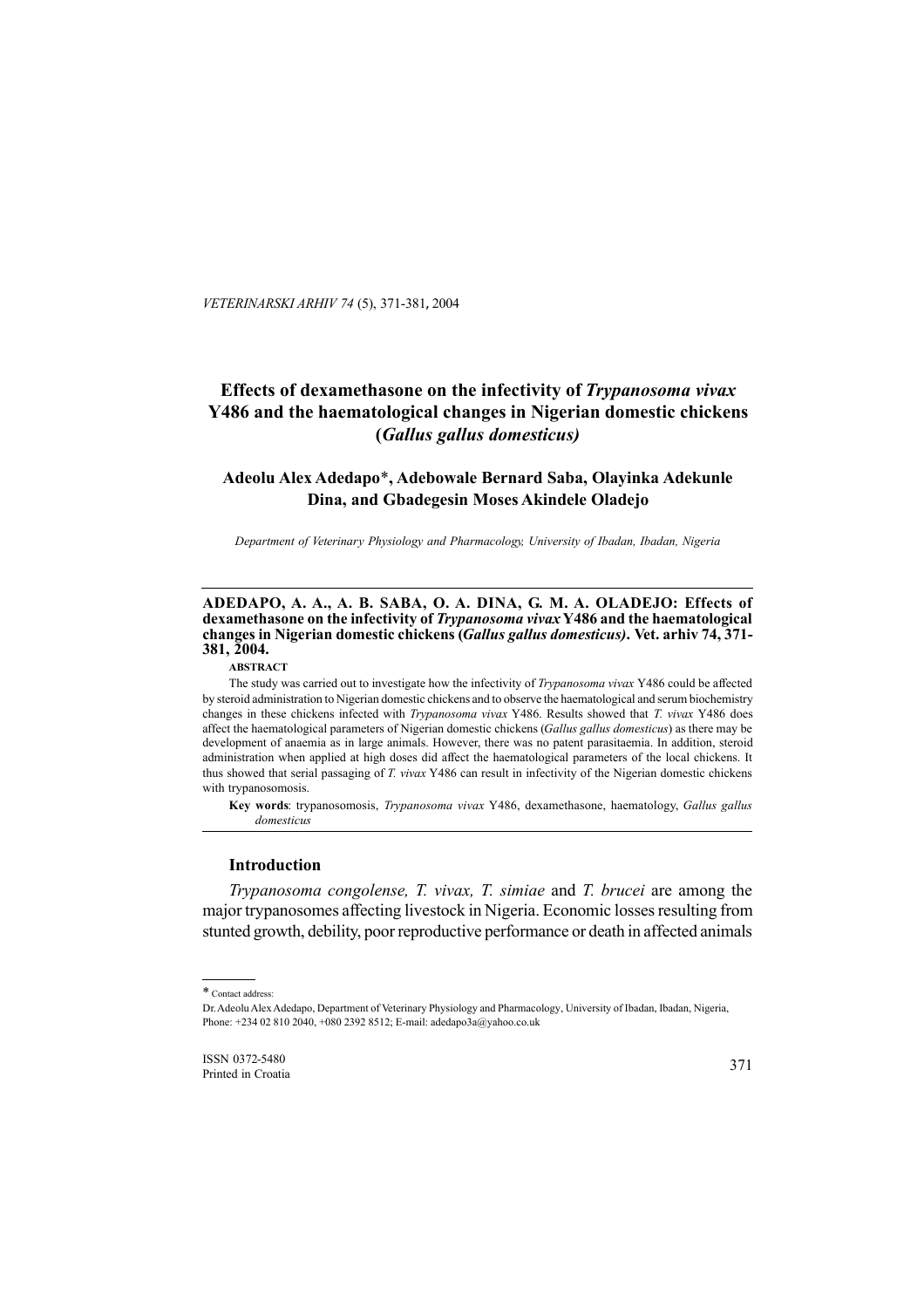are unquantifiable (LOSOS and IKEDE, 1972; HENSON and NOEL, 1979; ANOSA, 1988; AGYEMANG, 1989; JAWARA, 1990; KALU et al., 1991; KALEJAIYE et al., 1995; KALU and LAWANI, 1996; KALU et al., 1996; ONYIAH, 1997; ENWEZOR and LAWAL, 2003).

One approach to the control or eradication of trypanosomosis is immunology. A major obstacle is the ability of the trypanosome to undergo antigenic variation wherein the organism develops different antigens on their surface. It thus results in the host not being able to destroy organisms with antigenic variation (VICKERMAN and LUCKINS, 1969; SEED, 1974; VICKERMAN, 1978; GRAY, 1985; MURRAY et al., 1982; MURRAY et al., 1984; PINDER et al., 1988; KAMANGA-SOLLO et al., 1991; EZEOKONKWO et al., 2003).

Another approach to the study of this disease is its study in abnormal hosts (DESOWITZ, 1963; GOEDBLOOD, 1972; JOSHUA, 1979). Nigerian domestic chickens (*Gallus gallus domesticus*) infected with a stock of *Trypanosoma brucei* exhibited a chronic infection that was spontaneously terminated by self cure. Local chickens were then found to be immune to challenge with derivatives of the same trypanosome stock. It was suggested that the ability of the birds to cure the infection and retain immunity might be due to the particularly efficient nature of their immune responses. These results reaffirm the view that it may be possible to design effective trypanosome vaccines for use in animals (JOSHUA, 1983).

DINA and AROWOLO (1988) also carried out a study involving inoculation of local chickens with *T. brucei brucei* 8/18 and *T. vivax* Y58. These workers showed that the chickens did not develop a clinical disease but rather they all continued to feed and increase in body weight. The study also revealed that chickens infected with both trypanosomes did not show parasitaemia for 4 weeks post-inoculation.

This study hopes to evaluate the infectivity of *Trypanosoma vivax* Y486 in Nigerian domestic chickens using dexamethasone to suppress cell-mediated immunity. The blood profiles of local chickens will also be examined to perceive the effects of both the trypanosomes and dexamethasone on the haematological parameters of Nigerian local chickens.

## **Materials and methods**

*Experimental animals.* Forty-four local chickens aged 10-14 weeks were bought from Molete market, Ibadan, Nigeria and were housed for 5 weeks at the experimental animal house of the Faculty of Veterinary Medicine, University of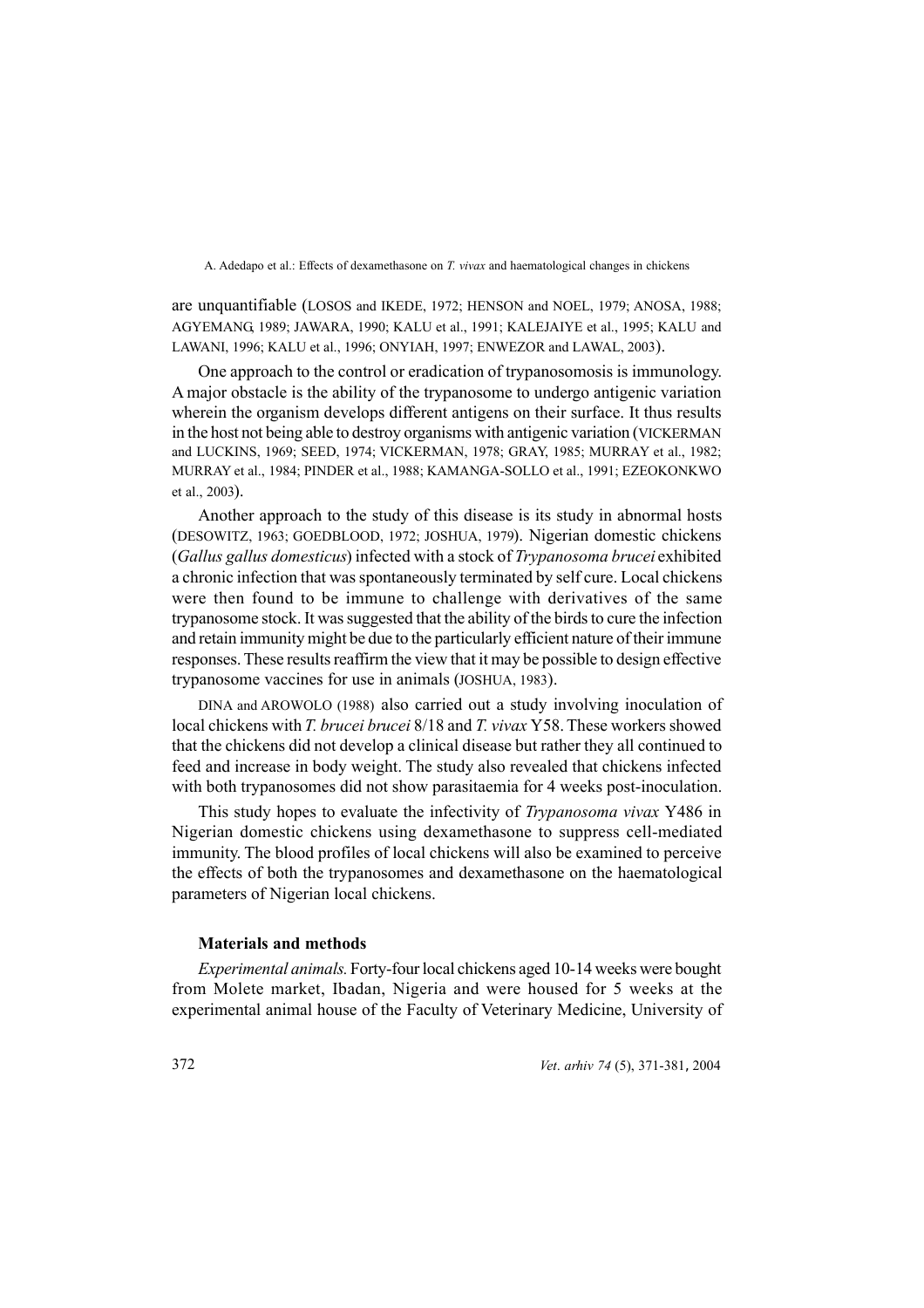Ibadan, Nigeria. During this period the animals were given antibiotic (neoterramycin) and anthelmintic (piperazine) treatment for 3-8 days.

Forty-four albino mice were also purchased for xeno-diagnosis of trypanosomosis. Infected blood containing *T. vivax* Y486 was collected from parasitaemic mice.

A strain of *Trypanosoma vivax* Y486 was obtained from the experimental animal house of the Faculty of Veterinary Medicine, University of Ibadan, where it has been passaged in laboratory mice and rats. The strain was first isolated in Yakewada, Nigeria on November 15, 1973 but was actually acquired from International Laboratory for Research on Animal Diseases (ILRAD) from where it was brought to the University of Ibadan, Nigeria.

*Drugs.* 10 ampoules of 4 mg/ml of Dexamethasone were used in the course of this study and were given through the intramuscular route.

Piperazine, an anthelmintic and neo-terramycin (antibiotic) was given separately to local chickens during the period of acclimatization.

*Experimental design.* Four experiments were carried out in the course of this study. Prior to the experiments all the chickens were bled in order to determine basal haematological and biochemistry values.

*Experiment I.* Twelve local chickens were divided into 3 groups (A, B and C) of 4 birds per group. Dexamethasone (0.2 mg/ml) was administered for 5 days to the animals in group B through the intramuscular route. On day 6, approximately  $2.5 \text{ X } 10^4$  trypanosomes were inoculated into each chicken in groups A and B through the intraperitoneal route. Group C served as control experiment.

From day 6-14 post-inoculation (p.i.) of trypanosomes, blood was collected from the wing veins of all the birds and examined for parasitaemia. Also, at day six, p.i. of the chickens with the trypanosomes, the blood samples collected from all groups of chickens were administered intraperitoneally into the laboratory mice. The blood of the laboratory mice was in turn examined for parasitaemia 3-6 days P.I. with chicken blood. Post-treatment blood samples were collected from all the chickens at the end of the experiment.

*Experiment II.* The procedure was similar to that of experiment I except that: a) 0.4 mg/ml of dexamethasone was administered with group B for 7 days. b) 5.0×10<sup>4</sup> trypanosomes were inoculated into all the chickens in groups A and B.

*Vet*. *arhiv 74* (5), 371-381, 2004 373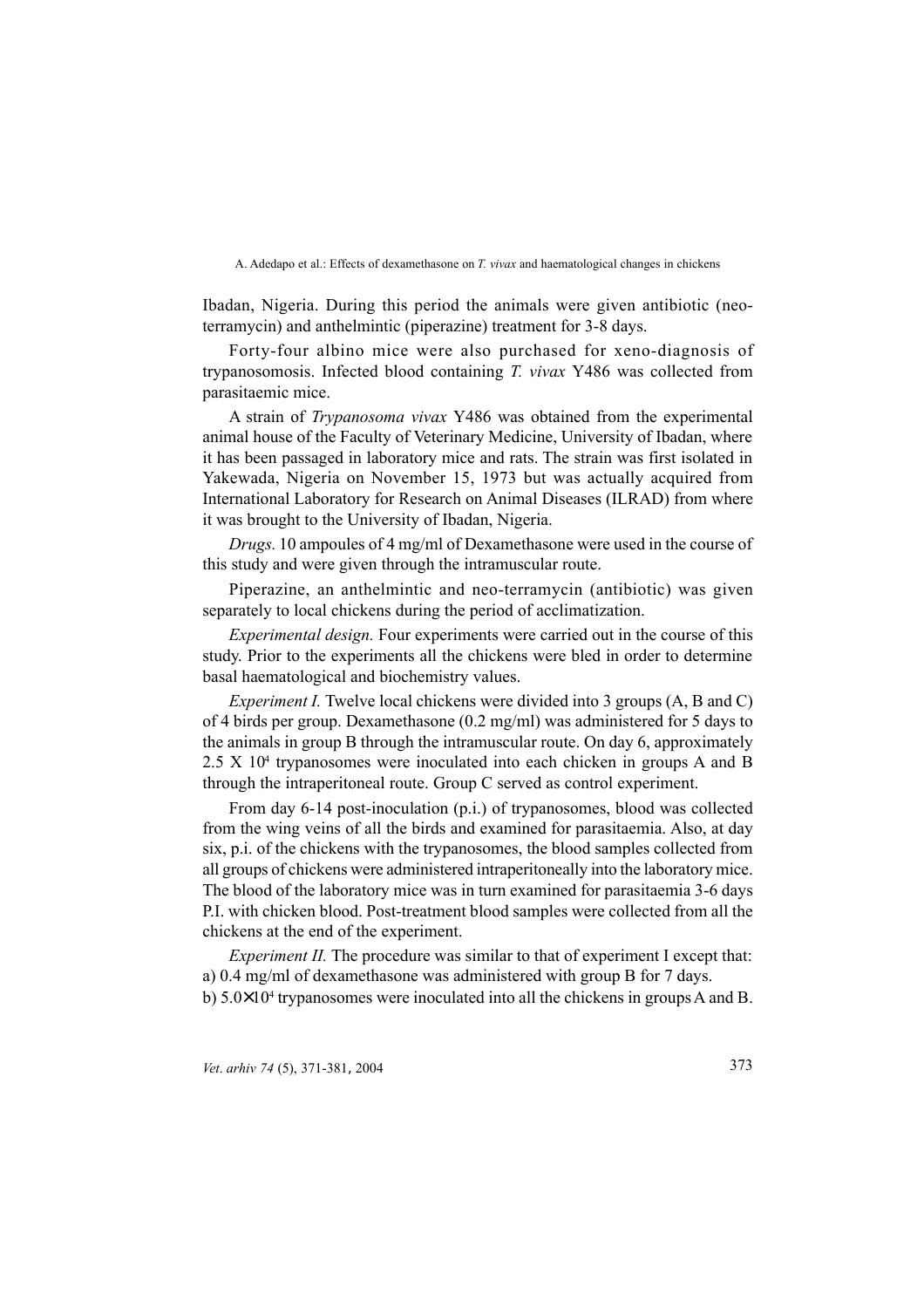*Experiment III.* The procedure was also similar to the preceding experiments except that:

- a) 1 mg/ml of dexamethasone was administered for 10 days to birds in group B, after which blood samples were collected from this group to assess the effect of dexamethasone on the haematology and serum biochemistry of the birds.
- b) Appropriately 5.5×10<sup>5</sup> trypanosomes were inoculated into chickens in groups A and B.

*Experiment IV.* Eight chickens were used in this experiment. Approximately 1×10<sup>6</sup> trypanosomes were inoculated into all the animals through the jugular vein. From day 7-20 p.i. of the birds, blood was collected through the wing vein and examined for parasitaemia. Also at days 7, 14 and 20, p.i. of the chickens, the blood samples were collected and administered into mice; these were in turn examined for parasitaemia 3-6 days p.i. with chicken blood.

*Determination of haematological parameters.* Red blood cell counts (RBC), packed cell volume (PCV), haemoglobin (Hb) concentration, white blood cell (WBC) counts and the differential leukocyte count were done by the standard procedure described by JAIN (1986). From the values of the PCV, Hb and RBC counts, the mean corpuscular volume (MCV), mean corpuscular haemoglobin (MCH) and the mean corpuscular haemoglobin concentration (MCHC) were estimated.

*Statistical analysis*. The levels of significant differences between the mean values of the treated and control stages were determined using the Student's *t*-test at P<0.05 (STEEL and TORRIE, 1982).

# **Results**

The results of this study showed that the blood samples of all chickens and laboratory mice revealed no parasitaemia. Even when the dosage of dexamethasone was increased and the duration of administration prolonged no parasitaemia was revealed. In fact, the increase in the concentration of trypanosomes with each experiment still did not reveal any parasitaemia, clinical or sub-clinical disease in the chickens or in the laboratory mice.

The results of this study with respect to the effects of *T vivax* Y486 on the haematological parameters of Nigerian local chickens showed that the levels of PCV, Hb, RBC, and eosinophils in the 4 experimental groups experienced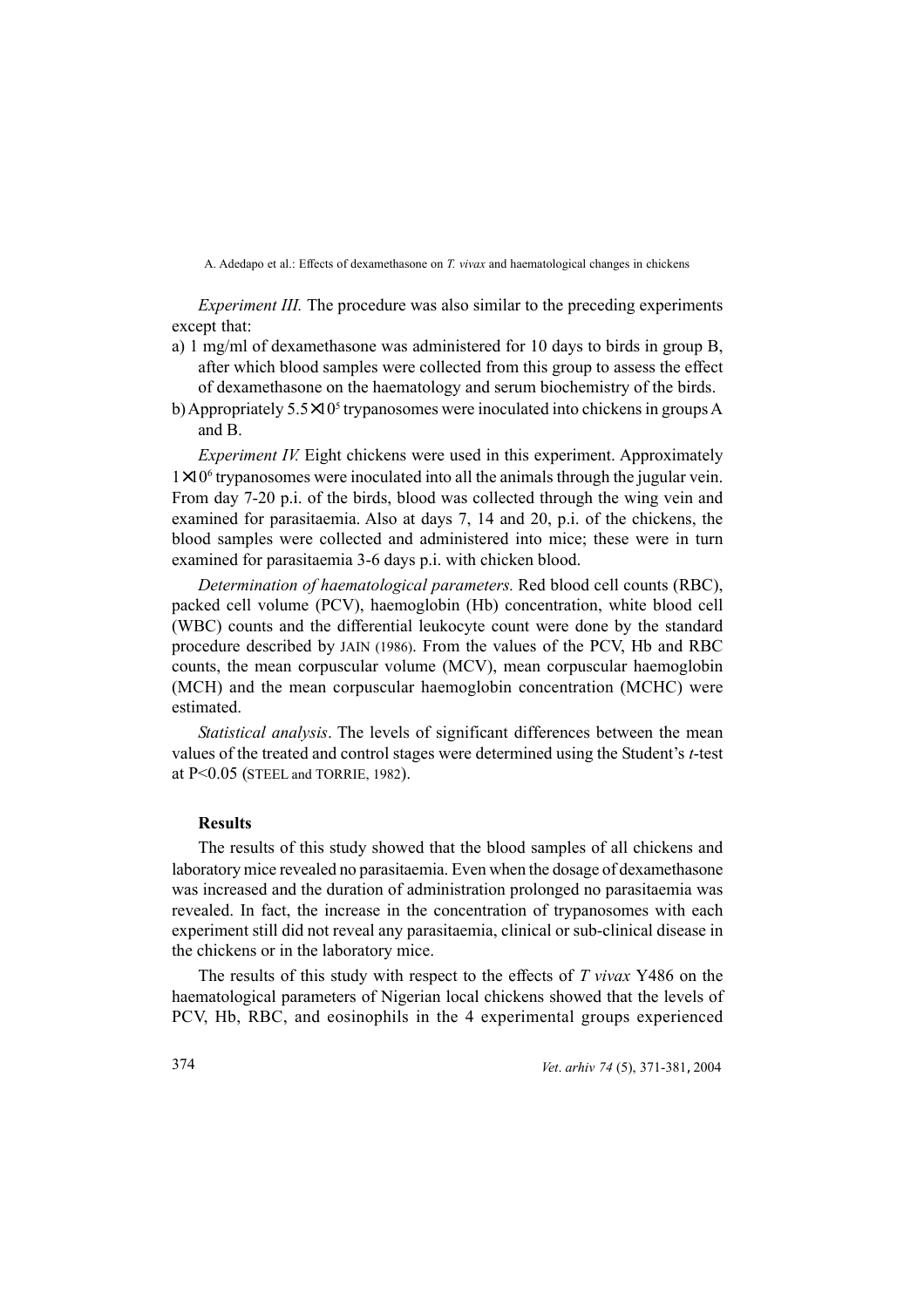significant reduction  $(P<0.05)$  when compared with the control. MCV and MCH experienced a significant increase  $(P<0.05)$  which monocytes experienced significant decrease. WBC only experienced significant reduction in experiment IV when compared with the control (Table 1).

| Parameters                      | Treatments     |                 |                             |                            |                           |                             |  |
|---------------------------------|----------------|-----------------|-----------------------------|----------------------------|---------------------------|-----------------------------|--|
|                                 | Preinfection   | Control         | Expt. 1                     | Expt. 2                    | Expt.3                    | Expt. 4                     |  |
| PCV $(\% )$                     | $26.4 \pm 1.2$ | $29.9 \pm 1.4$  | $24.4 \pm 3.8$ <sup>a</sup> | $25.8 \pm 1.3^a$           | $23.1 \pm 1.6^{\text{a}}$ | $23.0 \pm 1.5$ <sup>a</sup> |  |
| Hb(g/l)                         | $7.5 \pm 0.3$  | $8.6 \pm 0.4$   | $7.0 \pm 1.1^{\text{a}}$    | $6.8 \pm 1.2^{\text{a}}$   | $6.7 \pm 0.9^{\rm a}$     | $6.9 \pm 1.1$ <sup>a</sup>  |  |
| RBC $(\times 10^6/\mu l)$       | $1.5 \pm 0.2$  | $3.4 \pm 0.7$   | $2.3 \pm 0.5^{\text{a}}$    | $2.2 \pm 0.2^{\text{a}}$   | $2.1 \pm 1.1^{\text{a}}$  | $2.4 \pm 0.6^{\text{a}}$    |  |
| MCV(f)                          | $176 \pm 8.9$  | $87.9 \pm 14.5$ | $106.1 \pm 21$              | $108.2 \pm 6.5^{\text{a}}$ | $110 \pm 11.1^a$          | $95.8 \pm 9.1$              |  |
| MCHC (%)                        | $28.4 \pm 0.1$ | $28.8 \pm 0.2$  | $28.7 \pm 3.6$              | $28.6 \pm 2.5$             | $29 \pm 1.5$              | $30 \pm 2.3$                |  |
| MCH(pg)                         | $50 \pm 2.5$   | $25.3 \pm 4.2$  | $30.4 \pm 6.1$              | $30.9 \pm 2.1^{\circ}$     | $31.9 \pm 1.8^{\text{a}}$ | $28.8 \pm 1.5$              |  |
| WBC $(\times 10^3$ /ml)         | $30.2 \pm 3.4$ | $26.4 \pm 1.7$  | $23.4 \pm 6.7$              | $24.1 \pm 3.2$             | $24.6 \pm 1.7$            | $23.8 \pm 1.2^{\text{a}}$   |  |
| Lymphocytes $(\times 10^3$ /ml) | $19.9 \pm 2.4$ | $16.5 \pm 1.3$  | $16.6 \pm 4.6$              | $16.8 \pm 2.1$             | $17.1 \pm 1.5$            | $16.5 \pm 1.6$              |  |
| Heterophils $(\times 10^3$ /ml) | $10.4 \pm 1.3$ | $8.5 \pm 1.7$   | $6.1 \pm 2.1$               | $6.6 \pm 1.8$              | $6.9 \pm 0.8$             | $6.5 \pm 2.2$               |  |
| Monocytes $(\times 10^3$ /ml)   | $0.5 \pm 0.1$  | $0.8 \pm 0.2$   | $0.6 \pm 0.2$               | $0.5 \pm 0.2^{\text{a}}$   | $0.4 \pm 0.1^{\text{a}}$  | $0.6 \pm 0.2$               |  |
| Eosinophils $(\times 10^3$ /ml) | $0.2 \pm 0.04$ | $0.4 \pm 0.1$   | $0.1 \pm 0.07$              | $0.2 \pm 0.1^{\text{a}}$   | $0.2 \pm 0.1^{\text{a}}$  | $0.2 \pm 0.1$ <sup>a</sup>  |  |

Table 1. Effects of *T. vivax* Y486 on the haematological parameters of Nigerian local chickens

Note: The experiments involved group A animals. The number of animals for experiment IV was 8, i.e.  $n = 8$ . The superscripts indicate significant values at  $P \le 0.05$ 

The results of this study also showed that dexamethasone caused a significant reduction in the levels of PCV, RBC, MCV, MCHC and MCH when compared with the control in all the experimental groups. It was in experiments I and II that dexamethasone caused a significant reduction in the levels of haemoglobin, while there was a significant reduction in the level of lymphocyte in experiment II. It was in experiments II and III that monocytes exhibited a significant reduction. Eosinophils only experienced a significant reduction in experiment III when compared with the control (Table 2).

The effects of dexamethasone and *T. vivax* Y486 on the haematological parameters of Nigerian local chickens showed that it was only in experiment III that PCV, Hb and RBC experienced a significant reduction when compared with the controls. While MCV experienced a significant increase in its level for experiment II, it was the reverse for MCHC in the experimental group. However, WBC experienced a significant reduction in its levels for all the experimental groups. The result was similar for eosinophils. In the case of lymphocytes, it was in experiments II and III that a significant reduction was experienced. For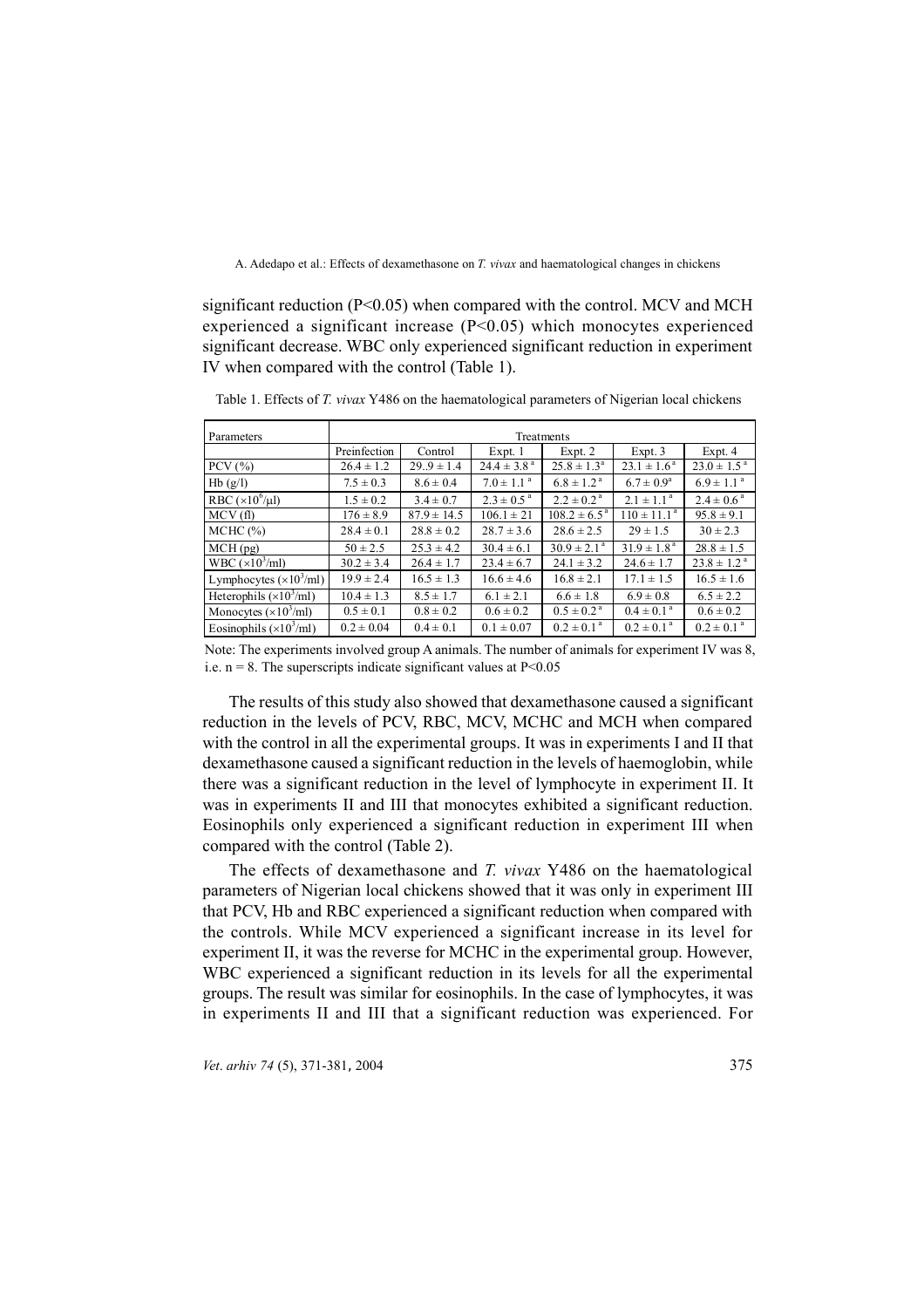monocytes, a significant reduction in level was recorded in experiments I and III (Table 2).

| $\cdot$ ,                       |                |                 |                            |                             |                               |  |  |
|---------------------------------|----------------|-----------------|----------------------------|-----------------------------|-------------------------------|--|--|
| Parameters                      | Treatments     |                 |                            |                             |                               |  |  |
|                                 | Preinfection   | Control         | Expt. 1                    | Expt. 2                     | Expt.3                        |  |  |
| PCV $(% )$                      | $26.4 \pm 1.2$ | $29.9 \pm 1.4$  | $27.1 \pm 1.5^{\text{a}}$  | $26.8 \pm 1.3^{\circ}$      | $27.5 \pm 2.3^{\text{a}}$     |  |  |
| Hb(g/l)                         | $7.5 \pm 0.3$  | $8.6 \pm 0.4$   | $7.9 \pm 0.3^{\text{a}}$   | $8.2 \pm 1.1^a$             | $7.7 \pm 0.7^{\rm a}$         |  |  |
| RBC $(\times 10^6/\mu l)$       | $1.5 \pm 0.2$  | $3.4 \pm 0.7$   | $1.6 \pm 0.4^{\text{a}}$   | $1.8 \pm 0.2^{\text{a}}$    | $1.9 \pm 0.6^{\text{a}}$      |  |  |
| MCV(f)                          | $176 \pm 8.9$  | $87.9 \pm 14.5$ | $169.4 \pm 6.2^{\text{a}}$ | $148.9 \pm 2.5^{\text{a}}$  | $144.7 \pm 28.7$ <sup>a</sup> |  |  |
| $MCHC$ (%)                      | $28.4 \pm 0.1$ | $28.8 \pm 0.2$  | $29.2 \pm 0.4^{\text{a}}$  | $30.6 \pm 0.3$ <sup>a</sup> | $28.0 \pm 0.2^{\text{a}}$     |  |  |
| $MCH$ (pg)                      | $50 \pm 2.5$   | $25.3 \pm 4.2$  | $49.4 + 1.3a$              | $45.6 \pm 3.2$ <sup>a</sup> | $40.5 \pm 7.3$ <sup>a</sup>   |  |  |
| WBC $(\times 10^3$ /ml)         | $30.2 \pm 3.4$ | $26.4 \pm 1.7$  | $25.1 \pm 0.2$             | $24.8 \pm 2.1$              | $23.1 \pm 3.5$                |  |  |
| Lymphocytes $(\times 10^3$ /ml) | $19.9 \pm 2.4$ | $16.5 \pm 1.3$  | $14.8 \pm 2.3$             | $13.2 \pm 1.8$ <sup>a</sup> | $15.3 \pm 2.6$                |  |  |
| Heterophils $(\times 10^3$ /ml) | $10.4 \pm 1.3$ | $8.5 \pm 1.7$   | $9.2 \pm 1.2$              | $10.6 \pm 1.4$              | $7.1 \pm 1.8$                 |  |  |
| Monocytes $(\times 10^3$ /ml)   | $0.5 \pm 0.1$  | $0.8 \pm 0.2$   | $0.6 \pm 0.1$              | $0.5 \pm 0.2^{\text{a}}$    | $0.4 \pm 0.1$ <sup>a</sup>    |  |  |
| Eosinophils $(\times 10^3$ /ml) | $0.2 \pm 0.04$ | $0.4 \pm 0.1$   | $0.4 \pm 0.1$              | $0.5 \pm 0.1$               | $0.3 \pm 0.01^{\text{ a}}$    |  |  |

Table 2. Effects of Dexamethasone on the haematological parameters of Nigerian local chickens  $(n = 4)$ 

Note: The experiment involved group B animals.

Table 3. Effects of Dexamethasone and *T. vivax* Y486 on the haematological parameters of Nigerian local chickens  $(n = 4)$ 

| Parameters                            | Treatments     |                 |                             |                             |                              |  |  |
|---------------------------------------|----------------|-----------------|-----------------------------|-----------------------------|------------------------------|--|--|
|                                       | Preinfection   | Control         | Expt. 1                     | Expt. 2                     | Expt. 3                      |  |  |
| $PCV$ $%$ )                           | $26.4 \pm 1.2$ | $29.9 \pm 1.4$  | $29.0 \pm 2.7$              | $28.6 \pm 1.5$              | $26.1 \pm 2.0^{\text{a}}$    |  |  |
| Hb(g/l)                               | $7.5 \pm 0.3$  | $8.6 \pm 0.4$   | $8.2 \pm 0.8$               | $7.9 \pm 0.7$               | $7.5 \pm 0.5^{\text{a}}$     |  |  |
| RBC $(\times 10^6/\mu l)$             | $1.5 \pm 0.2$  | $3.4 \pm 0.7$   | $2.9 \pm 0.7$               | $2.7 \pm 0.3$               | $2.6 \pm 0.4$ <sup>a</sup>   |  |  |
| MCV(f)                                | $176 \pm 8.9$  | $87.9 \pm 14.5$ | $100 \pm 23.3$              | $106 \pm 6.2$ <sup>a</sup>  | $100.4 \pm 3.2$ <sup>a</sup> |  |  |
| $MCHC$ $(\%)$                         | $28.4 \pm 0.1$ | $28.8 \pm 0.2$  | $28.3 \pm 0.2$              | $27.6 + 0.3^{\text{a}}$     | $28.7 + 1.1$ <sup>a</sup>    |  |  |
| MCH(pg)                               | $50 \pm 2.5$   | $25.3 + 4.2$    | $28.2 \pm 6.7$              | $29.3 + 2.4$                | $28.9 \pm 1.5$               |  |  |
| WBC $(\times 10^3$ /ml)               | $30.2 \pm 3.4$ | $26.4 \pm 1.7$  | $21 \pm 4.0^{\circ}$        | $20.7 \pm 1.2$ <sup>a</sup> | $20.4 \pm 1.1$ <sup>a</sup>  |  |  |
| Lymphocytes $(\times 10^3$ /ml)       | $19.9 \pm 2.4$ | $16.5 \pm 1.3$  | $13.2 \pm 3.3$              | $12.8 \pm 2.1$ <sup>a</sup> | $12.6 \pm 2.1$ <sup>a</sup>  |  |  |
| Heterophils $(\times 10^3$ /ml)       | $10.4 \pm 1.3$ | $8.5 \pm 1.7$   | $6.2 \pm 2.0$               | $7.0 \pm 1.2$               | $7.1 \pm 1.1$                |  |  |
| Monocytes $(\times 10^3$ /ml)         | $0.5 \pm 0.1$  | $0.8 \pm 0.2$   | $0.5 \pm 0.1$ <sup>a</sup>  | $0.7 \pm 0.1$               | $0.6 \pm 0.1$ <sup>a</sup>   |  |  |
| Eosinophils $(\times 10^3/\text{ml})$ | $0.2 \pm 0.04$ | $0.4 \pm 0.1$   | $0.2 \pm 0.01$ <sup>a</sup> | $0.2 \pm 0.1$               | $0.1 \pm 0.01$ <sup>a</sup>  |  |  |

Note: The experiment involved group B animals.

*Vet*. *arhiv 74* (5), 371-381, 2004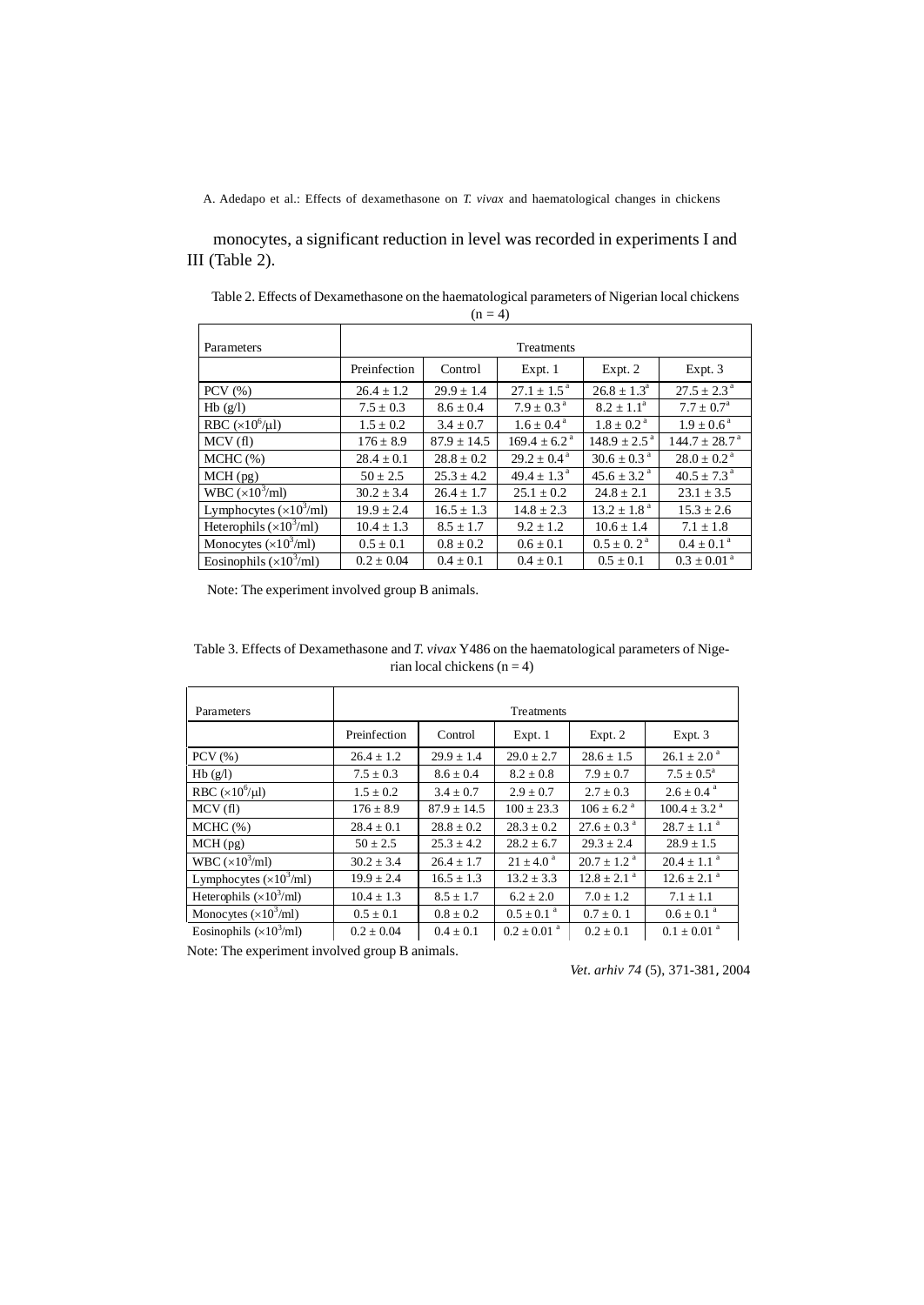### **Discussion**

The results of this study showed that *T. vivax* Y486 produced a significant reduction in the level of haematological parameters of Nigerian local chickens, especially considering the fact that PCV, RBC and haemoglobin concentration all experienced significant changes when compared with the control. The implication is that the reduction of these parameters may lead to anaemia, which may be functionally defined as a decreased oxygen-carrying capacity of the blood. The easiest and most accurate laboratory indication of anaemia is reduction of the PCV or haematocrit below the normal range for the species (ANOSA, 1988; DUNCAN et al., 1994). There are 3 pathophysiologic mechanisms for the development of anaemia: blood loss, increased erythrocyte destruction (haemolysis) and inadequate erythrocyte production. Since *T. vivax* exert their effect mainly by causing severe anaemia (IKEDE, 1986; ANOSA, 1988; HUNTER and LUCKINS, 1990; OGUNSANMI et al., 1994), it is probable that the pathophysiological mechanism for development of anaemia is through erythrocyte destruction (haemolysis).

It has also been shown that animals infected with *T. vivax* are immunosuppressed and frequently have intercurrent bacterial, viral or other parasitic infections that may mask or complicate the basic clinical syndrome. In addition, the immune responses to bacterial and some viral vaccines are known to be depressed in infected animals but are restored if trypanocidal therapy is given at the time of vaccination (MWANG et al., 1990). This observation may be responsible for the significant reduction in the level of WBC in experiment IV at Table 1. The monocytes level also experienced a particularly significant reduction. This may further support the immunosuppressive attributes of this organism because the blood monocytes and tissue macrophages constitute the mononuclear phagocyte system known as the reticuloendothetial system (JAIN, 1986; DUNCAN et al., 1994). The functions of tissue macrophages include sustained phagocytic activity to remove dead and damaged tissue; microbicidal action against some bacteria, viruses, fungi, and protozoa regulation of the immune response in both afferent and efferent limbs; tumour defence; regulation of haematopoiesis; tissue repair and remodelling; and secretion of monokines, lysosomal enzymes and other substance such as coagulation factors that have widely resulting biologic importance. It should be noted that monocytes are produced in the bone marrow and differentiate into either myeloblasts or monoblasts. Monocytes once released into blood transform into macrophages when they enter into body cavities and

*Vet. arhiv*  $74$  (5), 371-381, 2004 377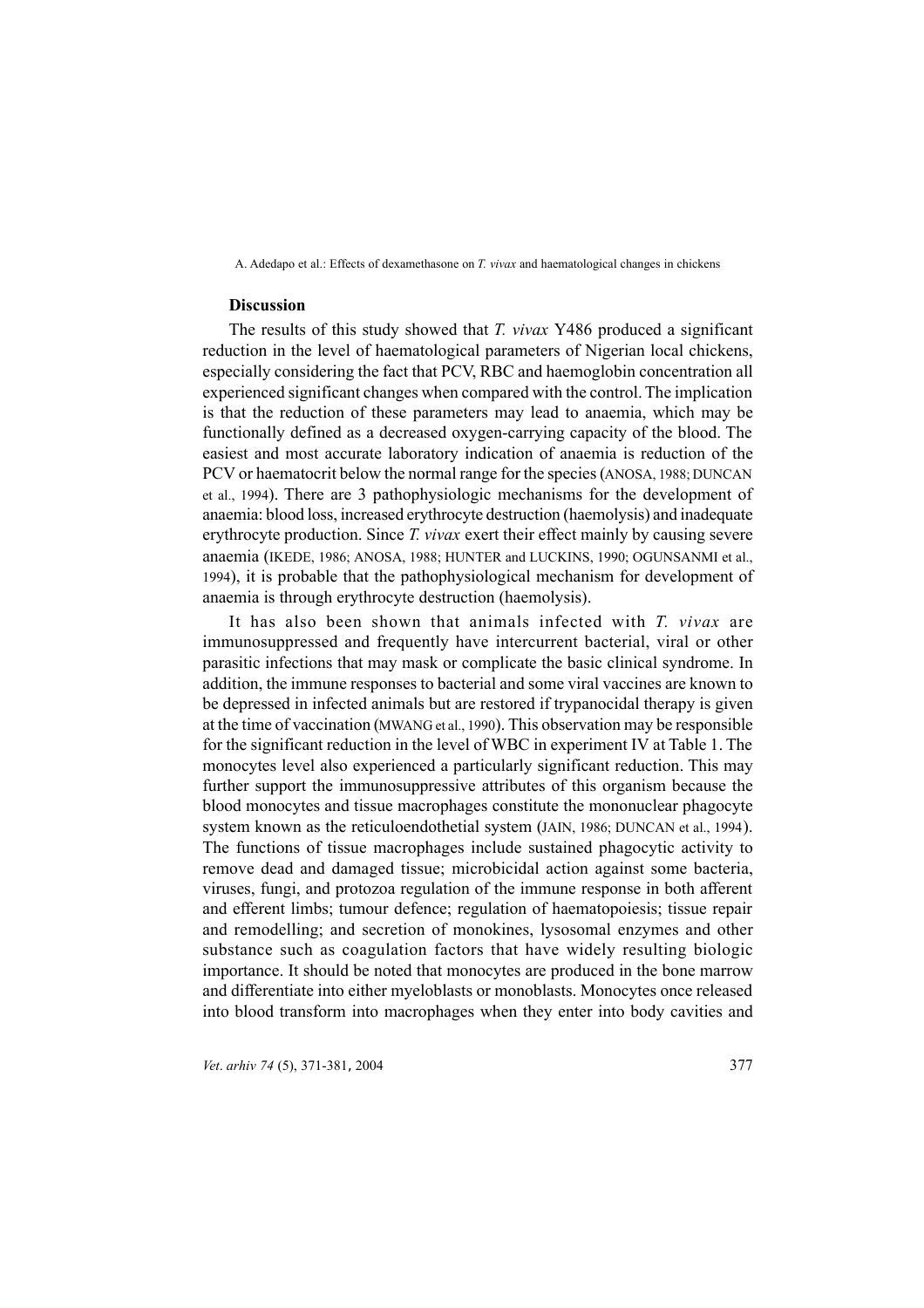tissues (AKINBAMIJO et al., 1998). The reduction in the monocytes level recorded in this study showed that Nigerian local chickens are susceptible to trypanosomal infection and all the functions of monocytes enumerated above will therefore be compromised. Eosinophils level was also significantly reduced in this study. In fact, all experimental groups experienced this. Eosinophils, while having a role as phagocytes, also have more specific functions that include providing a defence against metazoan parasites and modulating the inflammatory process. Eosinophils also respond chemotactically to histamine, immune complexes, and eosinophil chemotactic factor of anaphylaxis, a substance released by degranulating mast cells (OGUNSANMI et al., 1994). The study thus showed that *T. vivax* infection in local chickens adversely affects the functions of eosinophils as enumerated above.

Dexamethasone, a glucocorticoid, inhibits the release of inflammatory mediators from macrophages and eosinophils but do not inhibit the release of granules from mast cells. Glucocorticoids also decrease synthesis of prostaglandins, leukotrienes, and platelet-activating factor, which play important roles in the pathophysiology of respiratory tract diseases. Glucocorticoids are also known to have immunosuppressive effects and hence are generally avoided in infectious respiratory diseases (DOWLING, 1998). Glucocorticoids also suppress both inflammatory and immunological responses and thereby attenuate associated tissue destruction and fibroplasia. Inhibition of a number of lymphocyte functions forms part of the basis for immunosuppression (OGUNSANMI et al., 1994). In this study, the lymphocyte levels of local chickens in experiment II were significantly reduced. Monocytes and eosinophils levels were also significantly lowered. Further, it is interesting to note that haematological parameters such as PCV, Hb, and RBC were also significantly reduced in this study. This means that dexamethasone is able to precipitate anaemia in local chickens.

Administration of both dexamethasone and T. vivax Y486 produced a significant reduction in the levels of white blood cells, lymphocytes, monocytes and eosinophils. This therefore showed that the combined administration of the glucocorticoid and the protozoan produced immunosuppression in local chickens as already described. Experiment III animals also experienced a significant reduction in haematological parameters, such as PCV, Hb, and RBC. It is interesting to note that these changes only occurred when the glucocorticoid was administered at a high dosage rate and when the protozoan was also inoculated at high concentration.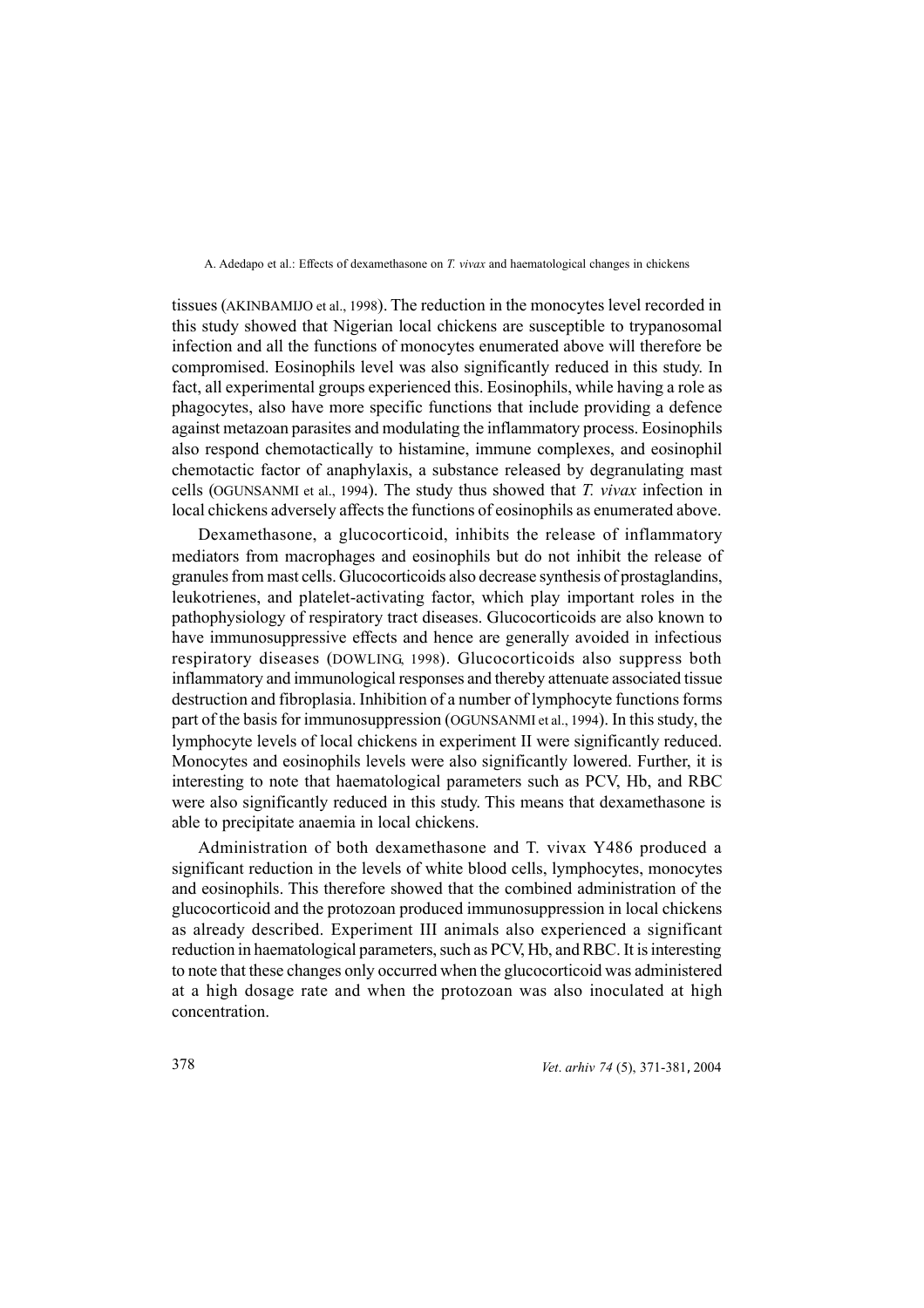#### **References**

- AKINBAMIJO, O. O., J. J. BENNISON, J. JAITNER, L. DEMPFLE (1998): Haematological changes in N'dama and Gobra Zebu bulls during *Trypanosoma congolense* infection maintained under controlled feeding regimen. Acta Trop. 69, 181-192.
- ANOSA, V. O. (1988): Haematological and biochemical changes in human and animal trypanosomiasis. Rev. Elev. Med. Vet. Pays Trops. 41, 65-78, 151-164.
- AGYEMANG, K. (1989): Effects of nutrition on degree of anaemia and live weight changes in N'dama cattle infected with trypanosomes. ISCTRC meeting, Mombassa, Kenya. pp. 89-93.
- DESOWITZ, R. S. (1963): Adaptation of trypanosomes to abnormal host. Ann. York Acad. Sci. 113, 74-87.
- DINA, O. A., R. O. A. AROWOLO (1988): The response of the Nigerian indigenous chicken (Gallus domesticus) to trypanosomes. Rev. Elev. Med. Vet. Pays. Trop. 41, l365-1366.
- DOWLING, P. M. (1998): Glucocorticoids. In: The Merck Veterinary Manual, 8<sup>th</sup> ed. (Aiello, S. E., ed.), Merck & Co., Inc., New Jersey, U.S.A. pp. 1729.
- DUNCAN, J. R., K. W. PRASSE, E. A. MAHAFFEY (1994). Veterinary Laboratory Medicine Clinical Pathology). 3rd ed., Iowa State Univ. Press, Ames.
- ENWEZOR, F. N. C., A. I. LAWAL (2003): The genetics of trypanotolerance in cattle: a review. Trop. Vet. 21, 55-60.
- EZEOKONKWO, R. C., W. E. AGU, S. J. BLACK (2003): Non-radioactive method for labeling *Trypanosoma brucei brucei* (S427, clone 22) surface proteins using ez-link sulfo-nhs-lc-biotin (sulfosuccinimidyl-6-(biotinamido) hexanoate). Trop. Vet. 20, 14-22.
- GOEDBLOOD, E. (1972): Chickens as a possible lost for *T. brucei* subgroup of trypanosomes. 12<sup>th</sup> meeting of International Scientific Council of Trypanosomiasis Research (ISCTR) Banjul. pp 179-182.
- GRAY, A. R. (1985): Antigenic variations in a strain of *T. brucei* transmitted by *G. morsitans* and *G. palpalis*. J. Gen. Microbiol. 41, l95.
- HENSON, J. B., J. C. NOEL (1979): Immunology and pathogenesis of African animal trypanosomiasis. Adv. Vet. Sci. Comp. Med. 23, 161-182.
- HUNTER, A. G., A. G. LUCKINS (1990): Trypanosomiasis. In: Handbook on Animal Diseases in the Tropics,  $4<sup>th</sup>$  ed. (Sewell, M. M. H., D. W. Brocklesby, Eds.), pp. 204-226.
- IKEDE, B. O. (1986): African trypanosomes. In: Mechanisms of Pathogenicity among Protozoa. (Honigberg, M. B., ed.), Insect Sci. Applic. 7, 1363-1378.
- JAIN, N. C. (1986): Schalm's Veterinary Haematology. 4<sup>th</sup> ed., Lea and Fabiger, Philadelphia, U.S.A. pp. 30-34.
- JAWARA, D. K. (1990): Animal disease as a factor limiting economic development in Africa. The George C. Poppensiek Lecture at Cornel University on International Veterinary Medicine. 80, 17-25.
- JOSHUA, R. A. (1979): Immunological Response of *Gallus domesticus* to Infection with *T. brucei.* Ph.D. Thesis, University of Glasgow.

*Vet*. *arhiv 74* (5), 371-381, 2004 379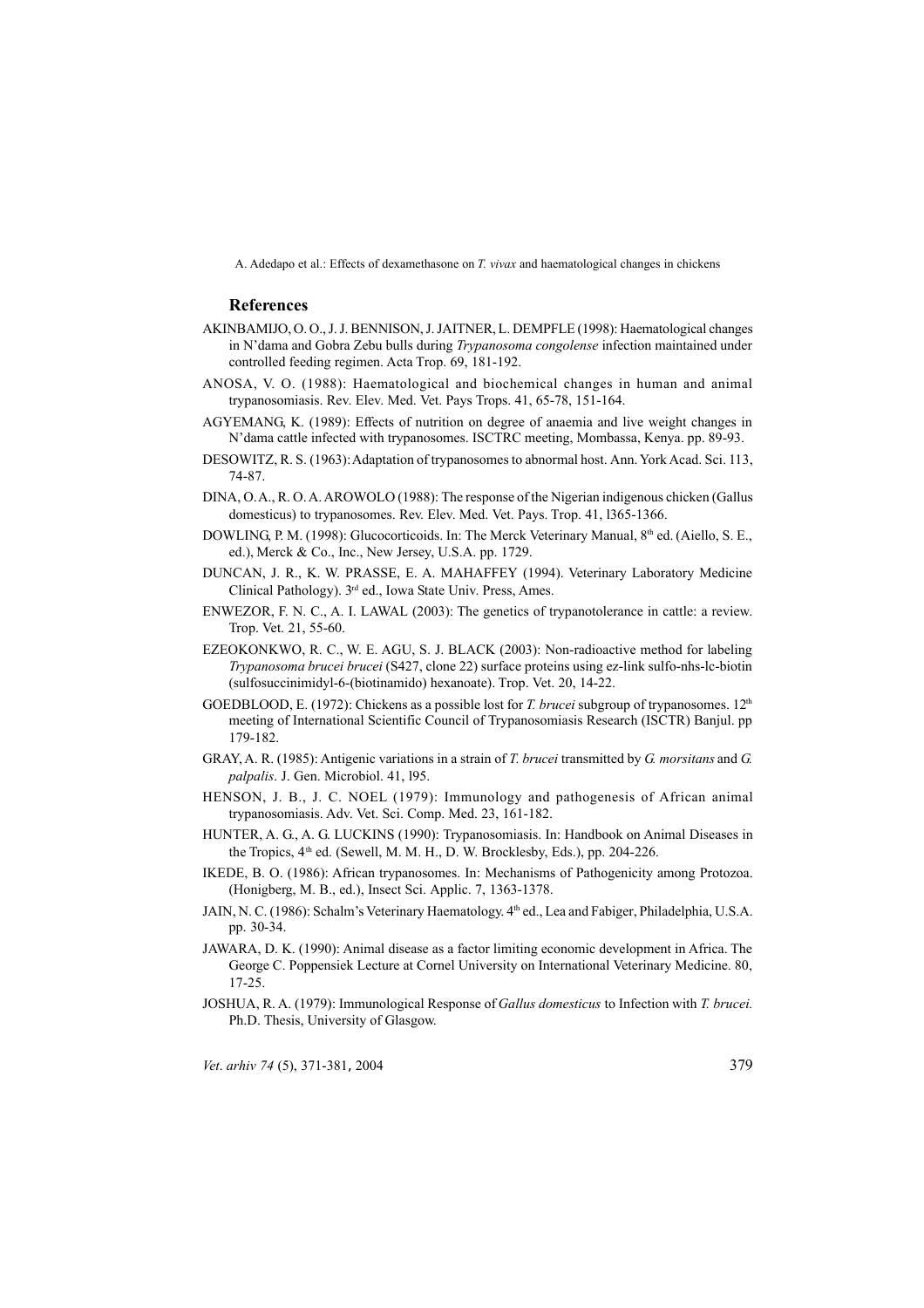- JOSHUA, R. A. (1983): Massive increases in splenic germinal centres of chickens experimentally infected with *T. brucei brucei* Vet. Parasitol. 13, 101-108.
- KALEJAIYE, J. O., F. O. AYANWALE, R. R. OCHILI, A. D. DANIEL (1995): The prevalence of trypanosome in sheep and goats at slaughter. Israel J. Vet. Med. 50, 57-59.
- KALU. A. U., F. A. LAWANI (1996): Observations on the epidemiology of ruminant trypanosomiasis in Kano State, Nigeria. Rev. d'Elev. de med. Vet. des Pays trop. 49, 213-217.
- KALU, A. U., M. UZOUKWU, M. M. IKEME, Y. MAGI (1991): Trypanosomosis in Nigeria: High prevalence among ruminants in Gboko Local Government Area. Bull. Anim. Prod. Afr. 39, 3-8.
- KALU, A. U., M. UZOUKWU, M. M. IKEME (1996): Prevalence of tsetse fly and ruminant trypanosomosis in Katsina-Ala Local Government Area, Nigeria. Rom. Arch. Micro. Immun. 55, 341-352.
- KAMANGA-SOLLO, E. I. P., A. J. MUSOKE, V. M. NANTULYA, F. R. RURANGIRWA, R. A. MASAKE (1991): Differences between N'dama and Boran cattle in the ability of their peripheral blood leucocytes to bind antibody-coated trypanosomes. Acta Trop. 49, 109-117.
- LOSOS, G. J., B. O. IKEDE (1972): Pathology of experimental trypanosomiasis in the albino rat, rabbit, goat and sheep. A preliminary report. Can. J. Comp. Med. 34, l209-1212.
- MWANG, D. M., W. K. MUNYUA, P. N. NYAGA (1990): Immunosuppression in caprine trypanosomiasis. Effects of acute *Trypanosoma congolense* infection on antibody response to anthrax spore vaccine. Trop. Anim. Hlth. Prod. 22, 95-100.
- MURRAY, M., W. I. MORRISON, D. D. WHITELAW (1982): Host susceptibility to African trypanosomiasis. Adv. Parasitol. 21, 1-68.
- MURRAY, M., J. C. M. TRAIL, S. J. BLACK (1984): Genetic resistance to African trypanosomiasis. J. Infect. Dis. 149, 311-319.
- OGUNSANMI, O. A., S. O. AKPAVIE, V. O. ANOSA (1994): Haematological changes in ewes experimentally infected with *Trypanosoma brucei.* Rev. Elev. Med. Vet. Pays Trop. 47, 53-57.
- ONYIAH, J. A. (1997): African animal trypanosomosis: an overview of the current status in Nigeria. Trop. Vet. 15, 111-116.
- PINDER, M., J. BAUER, A. MELICK, F. FUMOUX (1988): Immune responses of trypanotolerant and trypanosusceptible cattle after cyclical infection with *Trypanosoma congolense*. Vet. Immunol. Immunopathol. 18, 245.
- SEED, J. R. (1974): Antigens and antigenic variability of the African trypanosomes. J. Protozool. 21, 639-646.
- STEEL, R. G. D., J. H. TORRIE (1982): Principle and Procedure of Statistics. 3rd ed. McGraw Hill, Kogakusha Ltd.
- VICKERMAN, K. (1978): Antigenic variation in trypanosomes. Nature 273, l613-617.
- VICKERMAN, K., A. G. LUCKINS (1969): Localization of variable antigens in the surface coat of *Trypanosoma brucei* using ferritin-conjugated antibody. Nature. 244, 1125-1126.

Received: 17 September 2003 Accepted: 3 September 2004

380 *Vet*. *arhiv 74* (5), 371-381, 2004